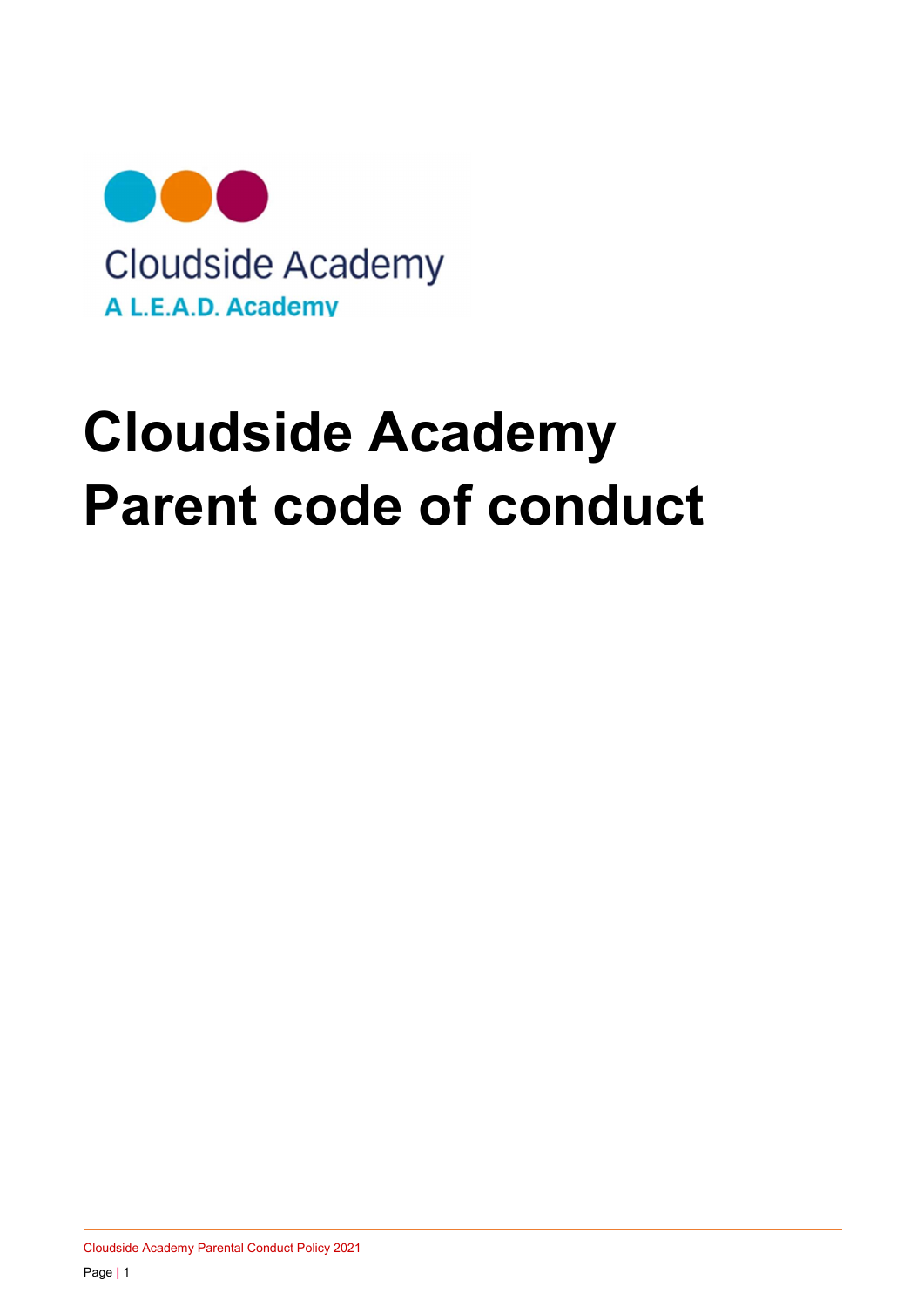## **Contents**

## 1. Purpose and scope

At Cloudside Academy, we believe it is important to:

- Work in partnership with parents to support their child's learning
- $\sum$  Create a safe, respectful and inclusive environment for pupils, staff and parents
- Model appropriate behaviour for our pupils at all times
- Have the highest expectations of behaviour all who are part of the Cloudside community

To help us do this, we set clear expectations and guidelines on behaviour for all members of our community. This includes staff (through the staff code of conduct) and pupils (through our behaviour policy).

This code of conduct aims to help the school work together with parents by setting guidelines on appropriate behaviour.

We use the term 'parents' to refer to:

- Anyone with parental responsibility for a pupil
- Anyone caring for a child (such as grandparents or child-minders)
- Anyone who is deemed fit by parent / carer to drop pupil off

## 2. Our expectations of parents and carers

We expect parents, carers and other visitors to:

- Respect the ethos, vision and values of our school
- Work together with staff in the best interests of our pupils
- $\sum$  Treat all members of the school community with respect setting a good example with speech and behaviour
- Seek a peaceful solution to all issues
- Correct their own child's behaviour (or those in their care), particularly in public, where it could lead to conflict, aggression or unsafe conduct
- Approach the right member of school staff to help resolve any issues of concern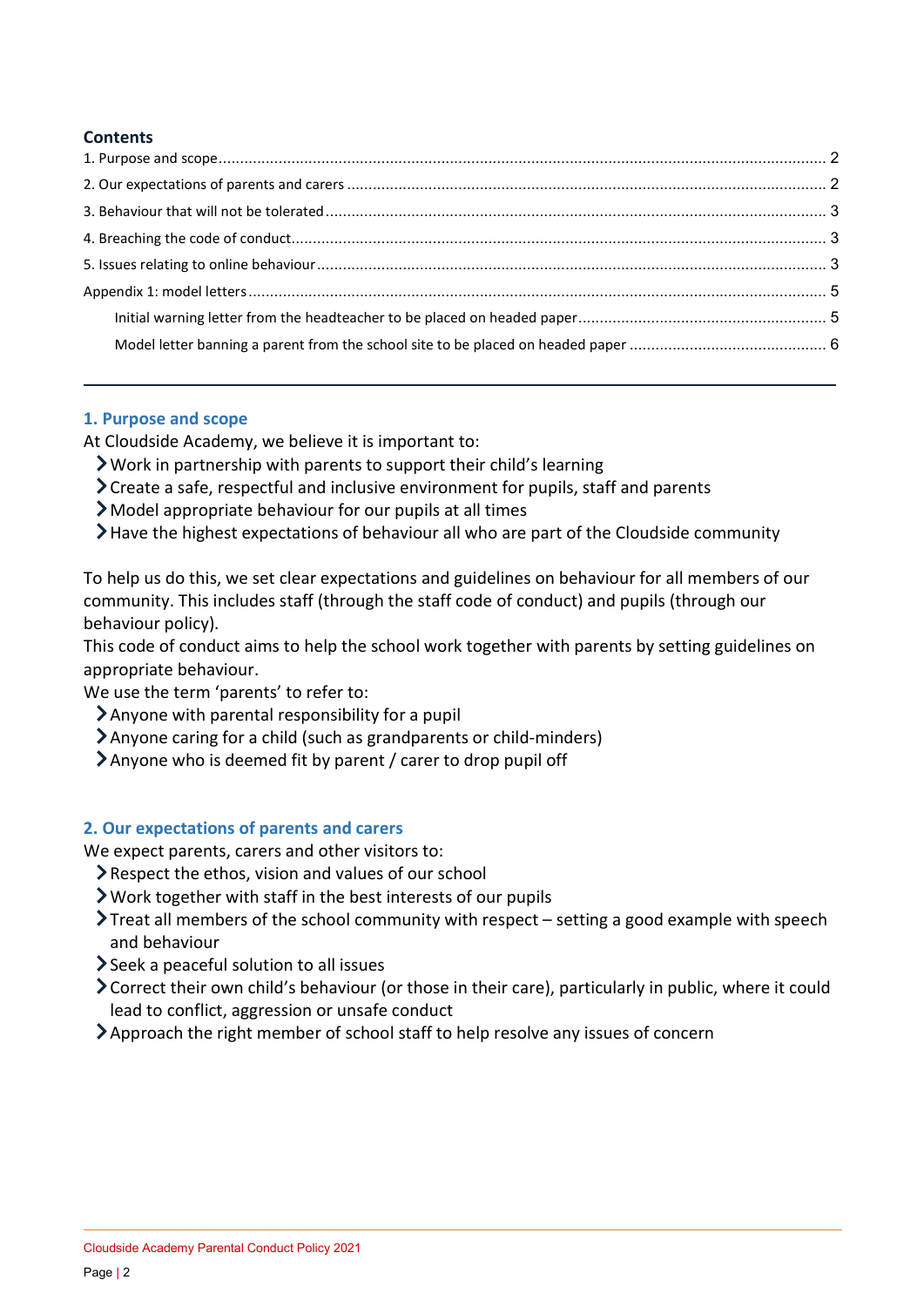## 3. Behaviour that will not be tolerated

- Disrupting, or threatening to disrupt, school operations (including events on the school grounds and sports team matches)
- Swearing, or using offensive language
- Displaying a temper, or shouting at members of staff, pupils or other parents
- Threatening another member of the school community
- Sending abusive messages to another member of the school community, including via text, email or social media
- Posting defamatory, offensive or derogatory comments about the school, its staff or any member of its community, on social media platforms
- Use of physical punishment against your child while on school premises
- Any aggressive behaviour (including verbally or in writing) towards another child or adult
- Disciplining another person's child please bring any behaviour incidents to a member of staff's attention
- Smoking or drinking alcohol on the school premises (unless alcohol has been allowed at a specific event)
- Possessing or taking drugs (including legal highs)
- Bringing dogs onto the school premises (other than guide dogs)

## 4. Breaching the code of conduct

If the school suspects, or becomes aware, that a parent has breached the code of conduct, the school will gather information from those involved and speak to the parent about the incident. Depending on the nature of the incident, the school may then:

- $\ge$  Send a warning letter to the parent
- Invite the parent in to school to meet with a senior member of staff or the headteacher
- Contact the appropriate authorities (in cases of criminal behaviour)
- Seek advice from the trust's legal team regarding further action (in cases of conduct that may be libellous or slanderous)
- $\geq$  Ban the parent from the school site

The school will always respond to an incident in a proportional way. The final decision for how to respond to breaches of the code of conduct rests with the headteacher.

The headteacher will consult the chair of governors before banning a parent from the school site.

## 5. Issues relating to online behaviour

In today's society a vast number of people take part in online activities and social media. It's fun, interesting and keeps us connected.

With the regards to our expectations of parent's/carers online behaviour we ask that a common sense approach is used when discussing school life online.

'Think before you post' We ask that social media, whether public or private, should not be used to fuel campaigns and voice complaints against the school, school staff, parents or children.

We take very seriously inappropriate use of social media by a parent to publicly humiliate or criticise another parent, member of staff or child.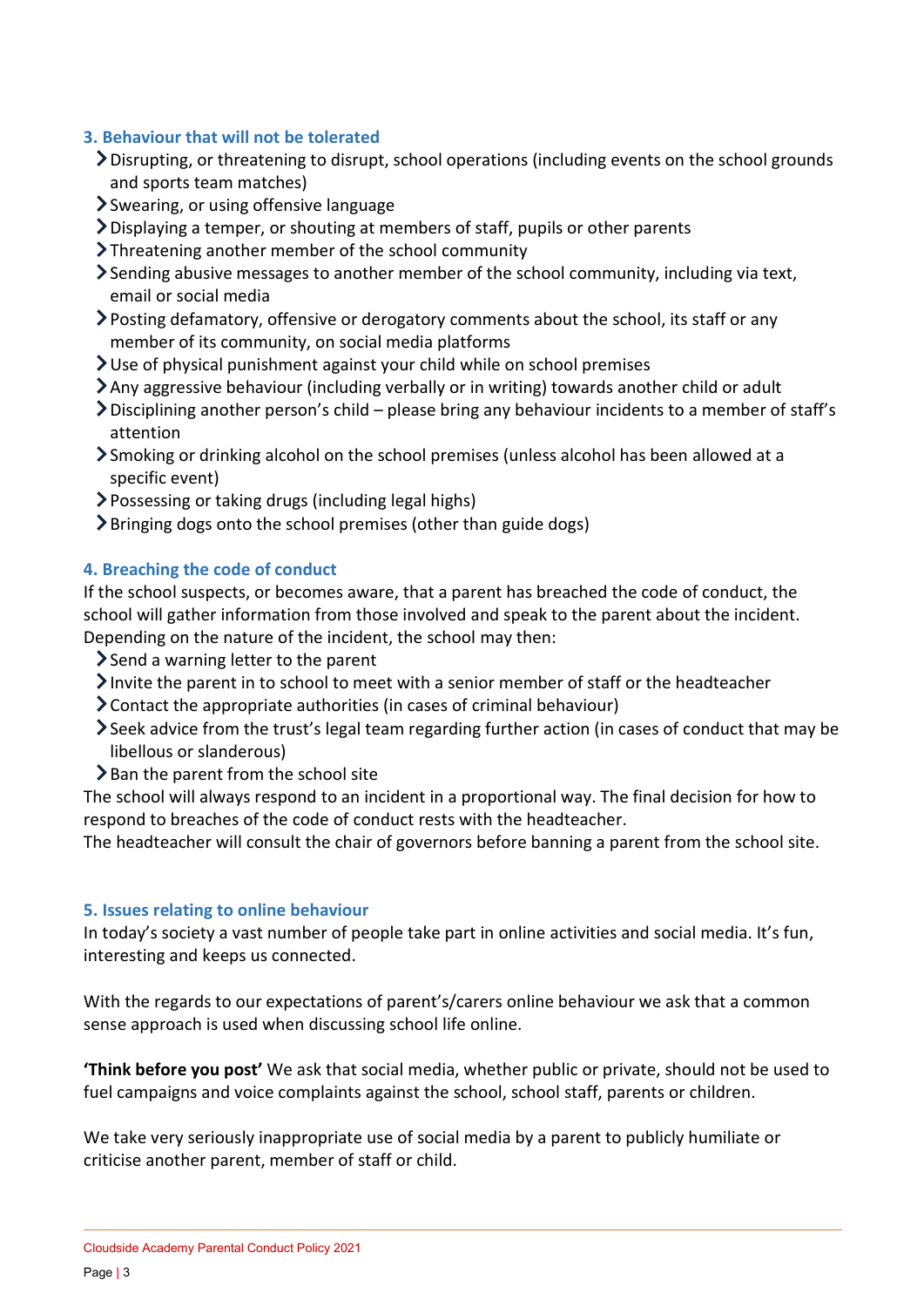Should a parent/carer have a concern about their child in relation to the school as we request the following process to take place:

- 1. Initially contact the class teacher
- 2. If the concern remains they should contact the Inclusion Leader and / or Deputy Headteacher
- 3. If still unresolved, the school governors through the complaints procedure

Parents should not use social media as a medium to air any concerns or grievances. Online activity which we consider inappropriate:

- Identifying or posting images/videos of children
- Abusive or personal comments about staff, governors, children or other parents
- Bringing the school in disrepute
- Posting defamatory or libellous comments
- Emails circulated or sent directly with abusive or personal comments about staff or children
- Using social media to publicly challenge school policies or discuss issues about individual children or members of staff
- Threatening behaviour, such as verbally intimidating staff, or using bad language
- Breaching school security procedures

At our school we take our safeguarding responsibilities seriously and will deal with any reported incidents appropriately in line with the actions outlined above.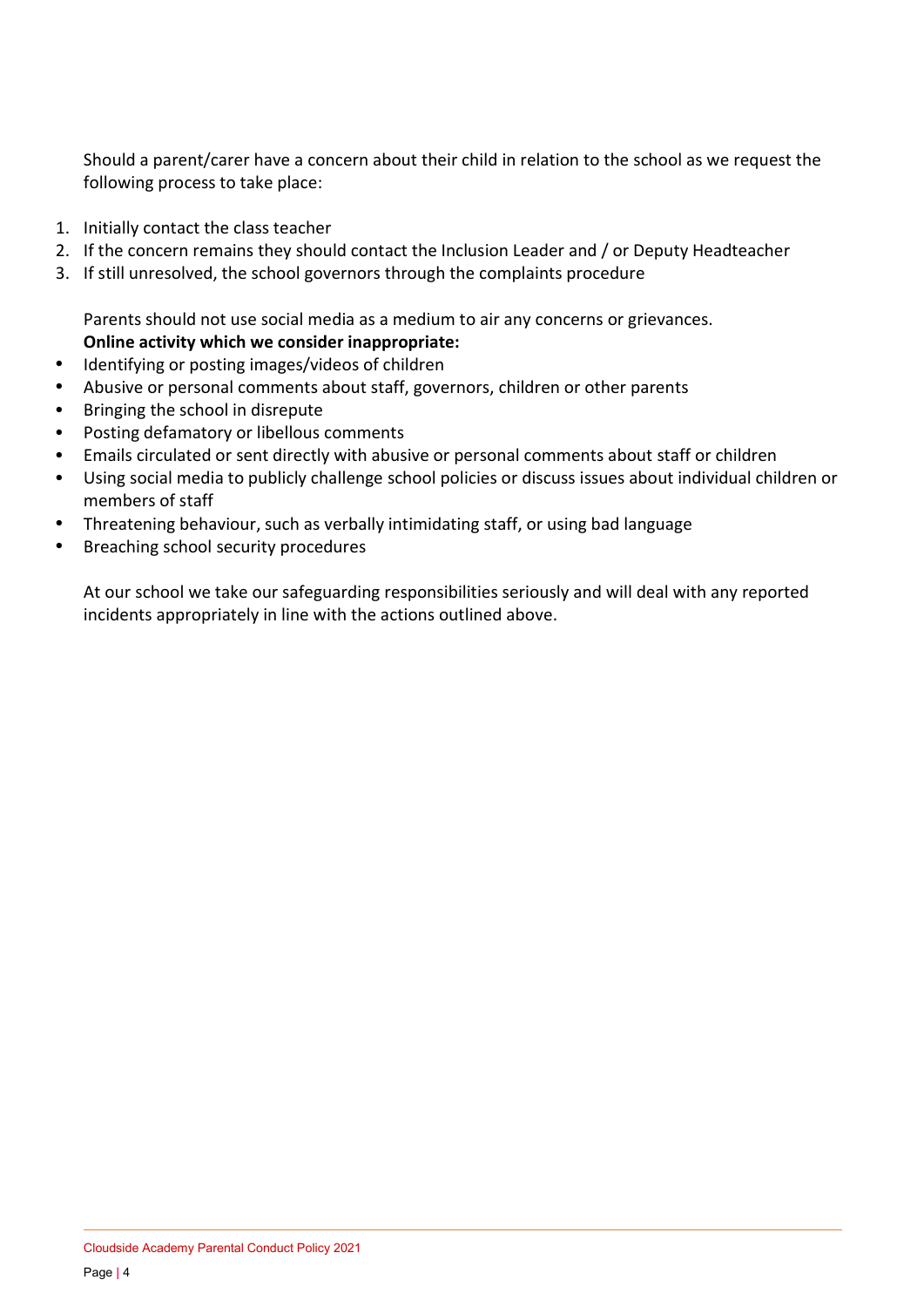## Appendix 1: model letters

Initial warning letter from the headteacher to be placed on headed paper

Dear [parent name],

I have received a report about your conduct on *[time and date]*.

[Summary of incident, include location, its effect on staff, pupils and other parents.]

If the incident is minor, add:

This behaviour is not in keeping with our parent code of conduct. Please find a copy attached to this letter.

If the incident is more serious, add:

As written in our parent code of conduct, we do not tolerate this kind of behaviour in our school. Please find a copy attached to this letter.

We believe that all staff, pupils and parents are entitled to a safe, respectful and inclusive environment, and that parents are as responsible for creating this environment as school staff.

Further breaches of the code of conduct may result in a ban from the school premises.

If you want to invite the parent in for a meeting, add:

I would like to invite you in to school to discuss this incident, and how we can work together to prevent similar issues in the future.

Please contact the school office on 0115 939 2263 to book an appointment.

Yours sincerely

Mrs S Wass Head of School